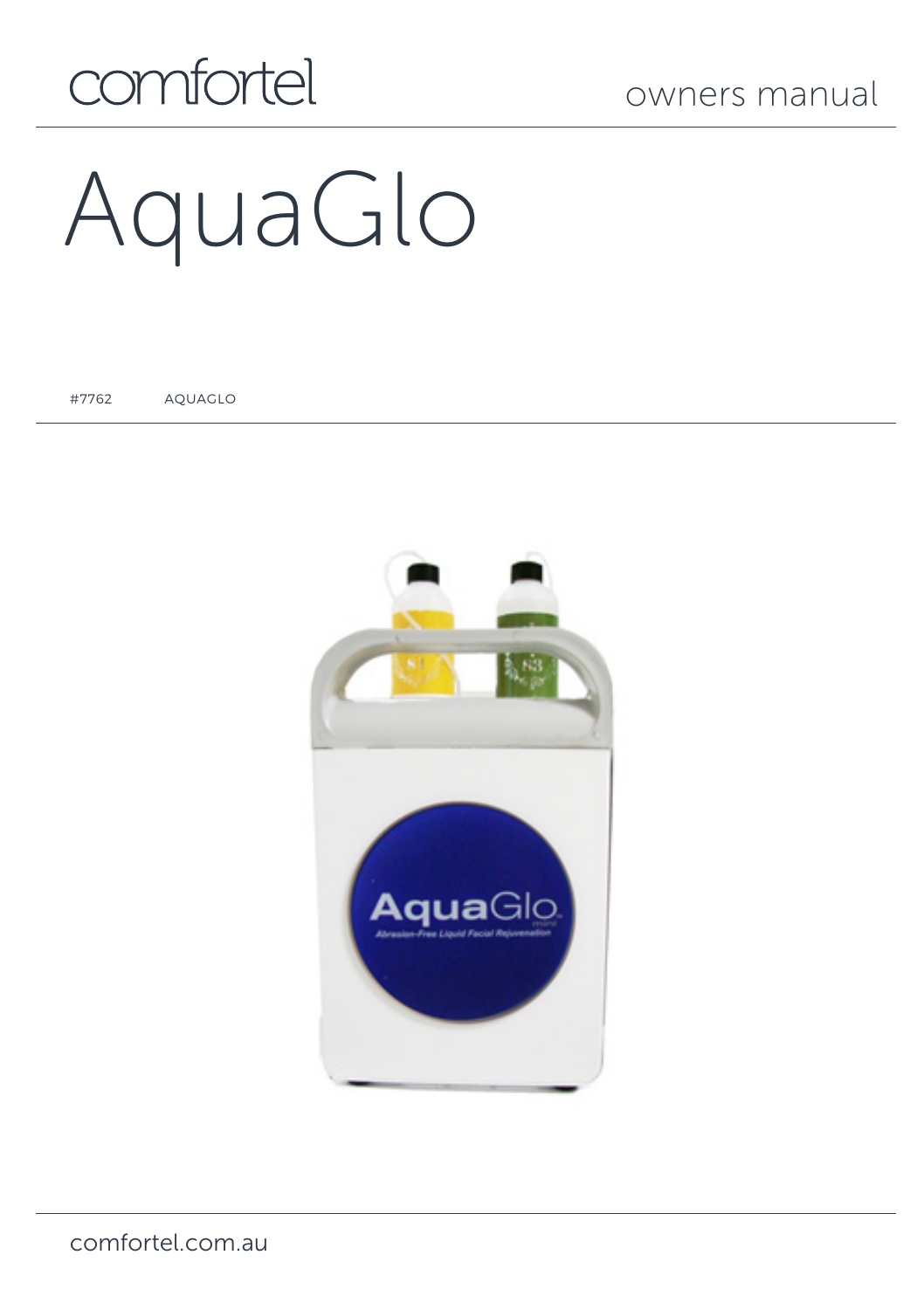#### GENERAL SAFETY & OPERATION

- 1. Read carefully and keep these instructions in a safe place.
- 2. Use this product only for its intended function and do not use attachments not recommended by the manufacturer.
- 3. Do not use outdoors.
- 4. Do not store or use the unit near water or at extreme temperatures, either cold or hot.
- 5. Do not expose unit to corosive air or dust.
- 6. Do not expose the unit to flammables or any closed space where oxygen is used.
- 7. Use only approved solutions and cleaners for servicing unit.
- 8. Do not open, alter, renovate or disassemble the unit in any way except when instructed by Customer Service.
- 9. Stop the unit immediately if there is any error in operations.
- 10. Only trained, authorized person(s) should operate the unit.
- 11. To avoid excessive heat build up, unit should be powered down for 10-15 minutes after each hour of continuous use
- 12. Exposure to electrical surge or shock can damage the internal components of the unit. Ensure the unit's electrical cord is in good condition and is plugged into a surge protected outlet. Unplug the power cable if unit is not in use for a long period of time
- 13. Unit should be checked regularly and any damaged, broken part of the unit should be marked and the whole unit should be returned to distributor for service

#### BIOLOGICAL HAZARDS & CLIENT SAFETY

- 1. Residues such as blood, sebum, and skin debris in the suction bottle should be completely removed and cleaned after use.
- 2. All used tips must be immediately disposed of after treatment OR the correct sterilisation procedure (outlined in cleaning procedures) must be followed before the tips may be re-used. Failure to comply with this may result in transmission of infection
- 3. Extremely high suction pressure may cause damage to the client's skin. Select proper suction pressure according to skin conditions.

#### CONTRAINDICATIONS & PRECAUTIONS

#### CONTRAINDICATIONS

As with any beauty treatment, there are some individuals who may not be suited to receiving treatment with this equipment. We recommend that you **DO NOT** treat the following:

- Undiagnosed skin lesions
- Areas of damaged skin
- Active rosacea
- Large areas of inflammatory acne
- Clients taking RoAccutane
- Clients with a cold sore
- Evelid areas
- Areas of eczema/dermatitis
- Very vascular (red) skins with fragile capillaries
- Clients with very thin or loose skin
- Clients taking medicines that cause thinning of skin (oral cortisone etc.)

- PRECAUTIONS
- Cold sore sufferers should be aware that treating over the prone area may stimulate an outbreak of a cold sore (avoid area if possible)
- Clients who take blood thinning medications may be more prone to bruising or capillary damage. Treat with caution and use low vacuum settings.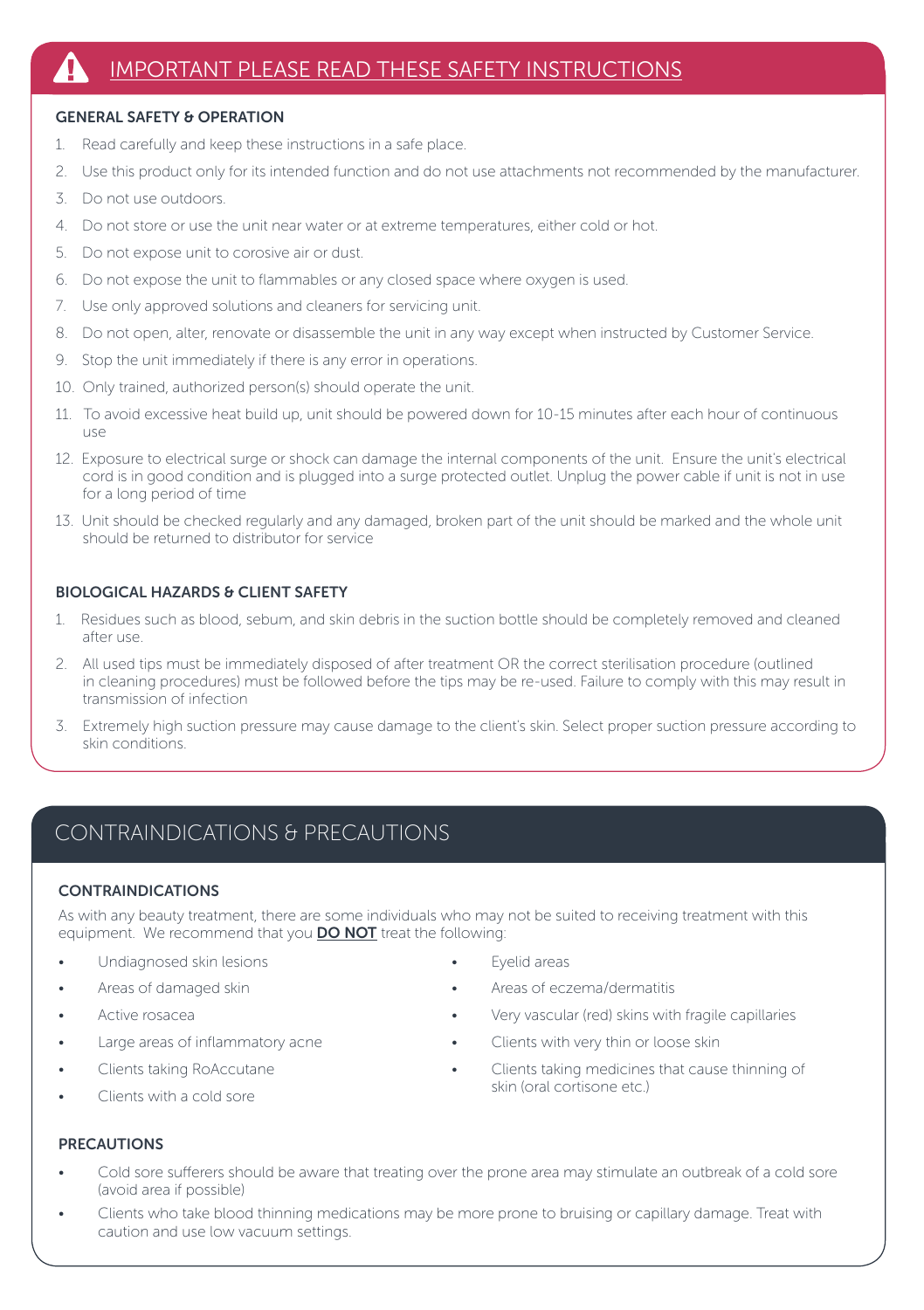## ` AQUAGLO UNIT

#### COMPONENTS

- 1. Main housing
- 2. Solution 3 bottle
- 3. ON/OFF switch for solution 3
- 4. Solution 1 bottle
- 5. ON/OFF switch for solution 1
- 6. Storage tray
- 7. Hand piece
- 8. Suction 'IN' tube
- 9. Suction 'OUT' tube
- 10. ON/OFF switch
- 11. Suction bottle
- 12. Power cord
- 13. Vacuum control (right panel)
- 14. Flow control (left panel)









#### IN THE BOX

| 1 Main unit                                          | x1  |  |
|------------------------------------------------------|-----|--|
| 2. Tips - large (disposable)                         | x10 |  |
| 3. Tips - small (disposable)                         | x10 |  |
| 4. Blue cleaning tips (disposable)<br>x <sup>2</sup> |     |  |
| 5. White cleaning bottle                             |     |  |
| 6 Suction bottle                                     |     |  |
| x4<br>7. Solution 1 bottle                           |     |  |
| х2<br>8 Solution 3 bottle                            |     |  |
| 9. Owners manual<br>$\times$ 1                       |     |  |
| 10. Power cable<br>x1                                |     |  |
|                                                      |     |  |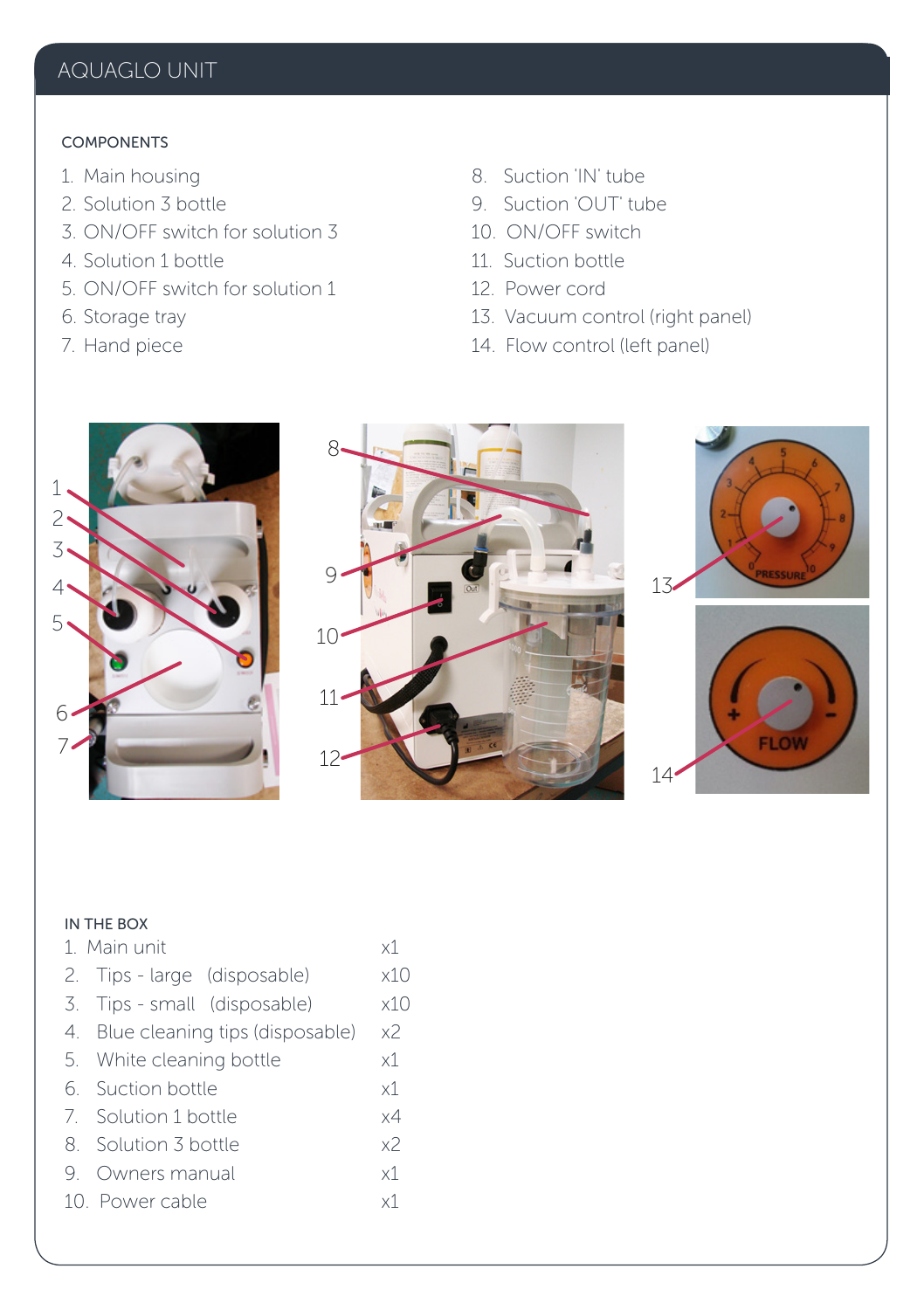#### PREPARATION

- 1. Check the mains power supply matches the specifications (220V)
- 2. Check if switches, tubes and accessories are properly connected and if the unit works normally.
- 3. Refill the serum bottles if necessary
- 4. Check the condition and contents of suction bottles and tubes before use. Contents of the suction bottle should be cleaned out after every use. Wash with warm water and mild detergent, rinse clean before re-attaching to system.
- 5. Connect the suction bottle as shown. Make sure the bottle is properly installed on the unit and suction bottle cover is sealed correctly. Make sure the bottle has sufficient space to collect waste.
- 6. Ensure the stainless steel springs are firmly connected to the two large tubes.

#### Note:

Ensure only authorized, qualified persons operate the unit.

Read owners manual thoroughly before first use.



#### OPERATION

- 1. Install power cord into base and plug into power source and turn on main power switch
- 2. Press the on/off button for Solution 1 (green) or Solution 3 (orange) to start
- 3. Set vacuum setting to 3, and flow rate setting just above minimum to begin, then adjust according to client skin type and comfort, and treatment objective.
- 4. Put hand piece on skin and apply treatment
- 5. After finishing each session, ensure equipment is cleaned as per recommended procedure

#### CLEANING

- 1. Remove clear treatment tip from hand piece and fit the blue cleaning tip in its place.
- 2. Remove Solution 1 bottle and replace with white cleaning bottle filled with a 10:1 distilled water and white vinegar solution. Place suction tube and cap onto white cleaning bottle
- 3. Turn the flow dial to maximum.
- 4. Press the Solution 1 on/off button and run cleaning tip for 2 minutes.
- 5. after 2 minutes, repeat the same procedure with the solution 3 side of the system.
- 6. Turn off machine, empty cleaning bottle and rinse thoroughly.
- 7. Repeat steps 2 6 with distilled water only (no vinegar) in the cleaning bottles to flush the system of cleaning fluid.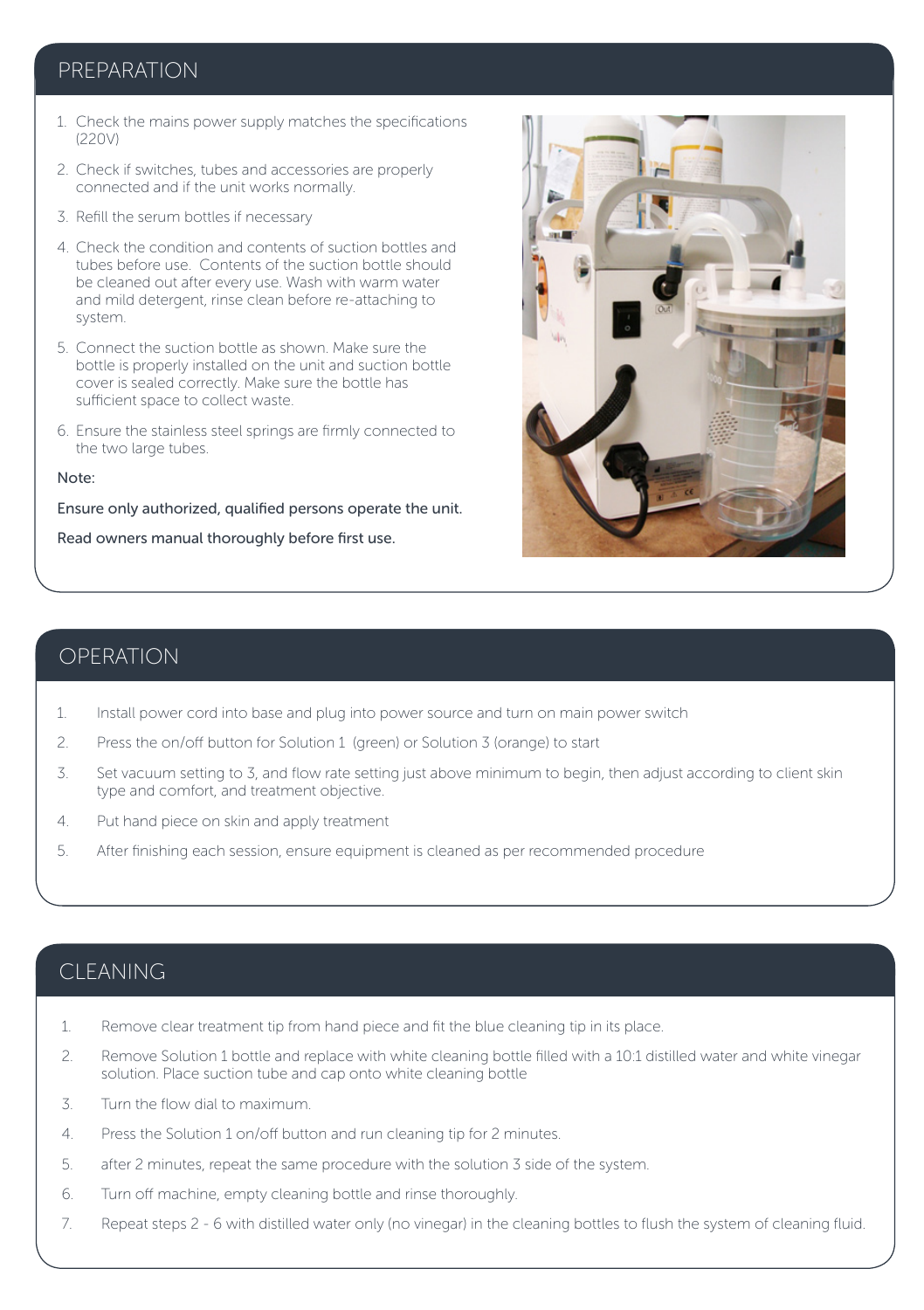#### STERILIZATION OF TREATMENT TIPS

All used tips must be immediately disposed of after treatment OR the correct sterilization procedure (outlided below) must be followed before the tips may be reused. Washing with soap and water only is NOT an adequate method of cleaning the tips, and may result in the transmission of infection.

#### STERILIZATION PROCEDURE:

- 1. Wearing gloves, remove the used tips from the handpiece immediately after treatment
- 2. Using warm running water, mild alkaline detergent and a small bristle brush (a toothbrush is ideal), scrub any product residue and skin debris out of the tips and rinse thoroughly. Ensure all surfaces are scrubbed - inside and out.
- 3. Dry with lint-free cloth or paper towel
- 4. Prepare an industry-approved chemical sterilizing agent according to manufacturer instructions. Carefully follow out correct dilution instructions
- 5. soak the cleaned tips in the solution for the recommended amount of time (follow manufacturer instructions, as this will vary depending on chemical used and dilution recommended)
- 6. remove the tips from the solution, allow to air dry on paper towel
- 7. store the dry tips in a covered container until next use.

#### SPECIFICATIONS

| Size:      | 350 (W) x 200 (D) x 323 (H) |
|------------|-----------------------------|
| Weight:    | 13kg                        |
| Vacuum:    | 550mmHq                     |
| Voltage:   | AC220V                      |
| Frequency: | 50/60 Hz                    |
| Power:     | 100W                        |

Ranges of vacuum suction adjustment: 0 - 10 Ranges of solution flow rate adjustment: LOW to HIGH Noise level: Less than 60dB Operation mode: Continuous Operation and storage temperatures: Operation temperatures - Temperature: 15~40 C - Humidity: 30~75% Transport and storage temperatures - Temperature: -15~50 C - Humidity: 10~95%